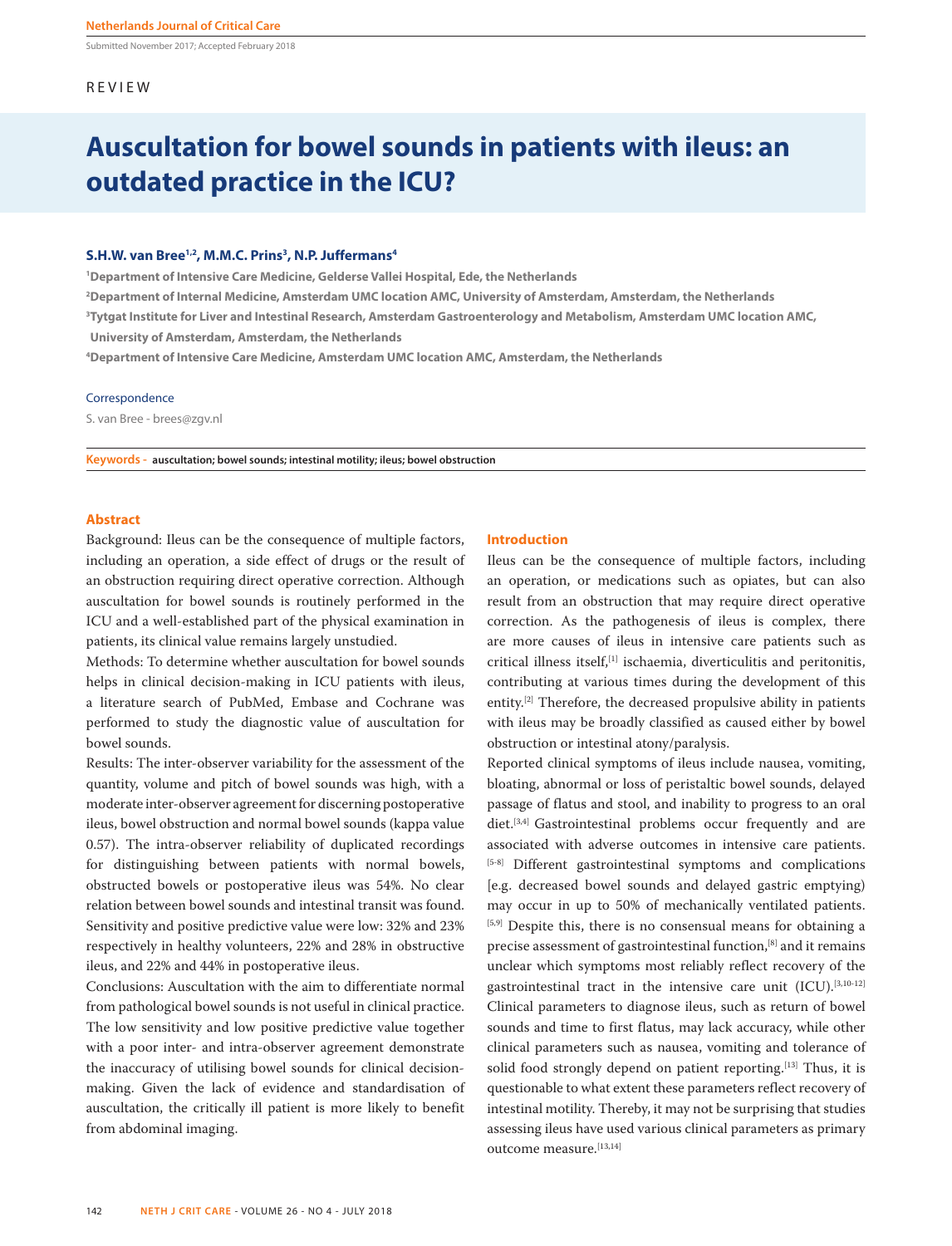In the ICU, diminished bowel peristalsis and the absence of bowel sounds are common in mechanically ventilated patients receiving sedatives, opiates and/or catecholamines. Data suggest that bowel sounds may be decreased or absent in half of the patients in the intensive care. $[4-6,15]$  There are contradictory data in the literature about what constitutes normal bowel sounds; however, what is consistent throughout is the reported abnormality of a complete lack of bowel sounds.

Auscultation for bowel sounds is routinely performed in the ICU and a well-established part of the physical examination in patients with suspected ileus,<sup>[16-18]</sup> while its clinical value remains largely unstudied.<sup>[19-23]</sup> In this review, the following clinical question is addressed: Does auscultation for bowel sounds help in clinical decision-making in critically ill patients with ileus?

## **Methods**

To identify studies and case series that report on the utility of bowel sounds in clinical decision-making in intensive care patients with ileus, we searched MEDLINE (1950 to September 2017), EMBASE (1980 to Sept 2017, ISI Web of Science (1964 to September 2017), and the Cochrane Library (2005 to September 2017). The following subheadings were used: ("intestinal obstruction" OR "bowel obstruction" OR "ileus") AND ("auscultation" OR "bowel sounds" OR "gastrointestinal motility" OR "peristalsis" OR "diagnosis" OR "ICU" OR "critically ill").

Two authors independently reviewed the titles and abstracts yielded by this comprehensive search. All titles and abstracts were screened to identify manuscripts for eligibility. Based on the initial screening, selected full-text articles were obtained for second stage screening of the whole article. Randomised controlled trials, prospective and retrospective cohorts and case series were all eligible for inclusion, irrespective of publication status, date of publication and blinding status. Language was limited to English. Quality assessment was done with the methodological index for non-randomised studies (MINORS) checklist.[24]

## **Results**

The search yielded 947 articles. After elimination of irrelevant titles and duplicates, 172 abstracts were evaluated. A total of 21 publications were retrieved for further assessment and finally seven full-text articles were included in the results section of this review. There were no systematic reviews or meta-analyses of randomised controlled trials on this topic.

## *Accuracy and variability in assessment of bowel sounds in bowel obstruction, healthy controls and in postoperative ileus*

Only two studies have determined whether an accurate diagnosis of mechanical small bowel obstruction, postoperative ileus and normal intestinal motility can be made based on bowel sound characteristics *(table 1)*. [25,26] Bowel sounds were recorded for 30 seconds using an electronic stethoscope and were randomly replayed to clinicians of the departments of internal medicine and surgery without providing any clinical information. The clinicians were instructed to categorise the patient recordings as small bowel obstruction, ileus or normal. The study by Gu et al. determined the accuracy of bowel sounds in 9 patients with small bowel obstruction, 7 patients with ileus and 10 healthy volunteers.[25] Recordings of patients with obstructive ileus were correctly labelled in only 42%. However, recordings of healthy volunteers and those of patients with ileus yielded a sensitivity of 78% and 84% respectively. If the physician believed she or he was hearing a bowel obstruction, this had a positive predictive value (PPV) of 72%, while for ileus and normal intestinal motility the PPV was 93% and 54% respectively. The inter-observer agreement was moderate (kappa value 0.57). The subsequent study by Felder et al. was a more elaborate reproduction of the earlier published study by Gu et al. with similar results, but also included the level of training of the clinicians.<sup>[26]</sup> The study cohort consisted of recordings of bowel sounds of 19 patients with mechanical small bowel obstruction, 156 patients with postoperative ileus and 177 healthy volunteers. A total of 45 recordings were played consecutively to physicians, with 15 of the recordings duplicated. Over 78% of the recordings of

| Table 1. Accuracy and inter/intra-observer variability in bowel obstruction, ileus and healthy volunteers |  |
|-----------------------------------------------------------------------------------------------------------|--|
|-----------------------------------------------------------------------------------------------------------|--|

| <b>Author</b>                | Design & MI-<br><b>NORS</b> score | <b>Patients</b>                                                                                                               | <b>Outcome</b>                                                                                                                                                                | <b>Results (%)</b>                                                               | <b>Limitations</b>                                                                                    |
|------------------------------|-----------------------------------|-------------------------------------------------------------------------------------------------------------------------------|-------------------------------------------------------------------------------------------------------------------------------------------------------------------------------|----------------------------------------------------------------------------------|-------------------------------------------------------------------------------------------------------|
| Gu, 2010 <sup>[25]</sup>     | Prospective<br>13                 | A: Healthy volunteers<br>B: Intestinal obstruction<br>C: Postoperative ileus                                                  | Correct classification of bowel sounds:<br>Sensitivity/PPV                                                                                                                    | A: 78/54<br>B: 42/72<br>C: 84/93                                                 | - Electronic recordings<br>- Patient characteristics unknown<br>- Small selection of bowel recordings |
| Felder, 2014 <sup>[26]</sup> | Prospective<br>20                 | A: Healthy volunteers<br>B: Intestinal obstruction<br>C: Postoperative ileus                                                  | Correct classification of bowel sounds<br>& reliability:<br>Sensitivity/PPV /intra-observer reliability                                                                       | A: 32/23/59<br>B: 22/28/52<br>C: 22/44/53                                        | - Electronic recordings                                                                               |
| Breum, 2015 <sup>[28]</sup>  | Prospective<br>19                 | Patients with clinically suspected<br>bowel obstruction:<br>A: Intestinal obstruction (n=37)<br>B: Without obstruction (n=61) | Sensitivity, specificity, PPV and NPV<br>of pathological bowel sounds with<br>respect to intestinal obstruction & Inter-<br>observer agreement (median kappa<br>$(k)$ -value) | $-Sens: 42$<br>- Spec.: 78<br>- PPV: 48<br>- NPV: 76<br>- к-value: 0.29<br>(low) | - Shorter duration of electronic<br>recordings (25 seconds)                                           |

PPV = positive predictive value, NPV = negative predictive value; MINORS = methodological index for non-randomised studies score. The global ideal score is 24: 12 items are scored 0 (not reported), 1 (reported but inadequate) or 2 (reported and adequate) $[24]$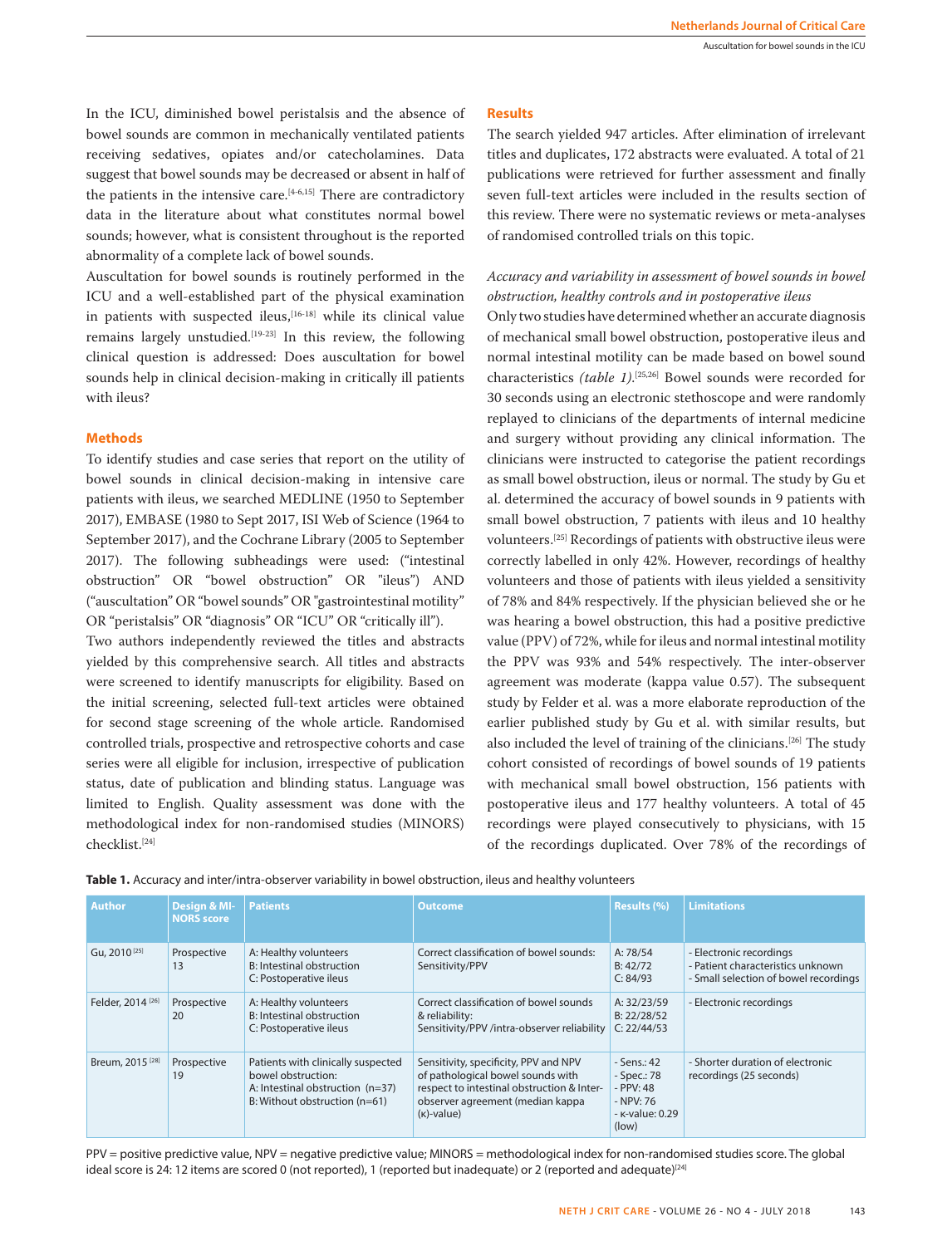Auscultation for bowel sounds in the ICU

obstructive ileus were incorrectly labelled and not recognised as obstructive ileus, yielding a sensitivity of less than 22%. Recordings of healthy volunteers and those of patients with postoperative ileus yielded a sensitivity of just 32% and 22%, respectively. The PPV of bowel obstruction recordings was 28% and for normal and postoperative ileus recordings 23% and 44% respectively. This indicates that when a clinician judged the recording to match obstructive ileus, this was actually true in only 28% of cases. Auditory characteristics (tinkling, high pitched and rushes) in each bowel sound category were highly variable. Of all physicians, 58% reported tinkling as normal bowel sounds. However, high-pitched sounds and rushes, characteristics often associated with small bowel obstruction, were reported in 23% to 73% of normal bowel sounds recordings. High-pitched sounds and rushes were reported to be heard less frequently in the obstructed recordings, 28% and 23%, respectively, than in the normal recordings, 60% and 46%, respectively. For the postoperative ileus recordings, clinicians reported hearing tinkling, high-pitched sounds or rushes approximately onethird of the time. The intra-observer reliability for normal bowel sounds was 59%, for obstructive ileus recordings 51% and for postoperative ileus 56%. The overall intra-observer reliability of duplicated recordings was only 54%.

The question remains whether physicians are able to determine by stethoscope whether bowel sounds are normal in their patients suspected of bowel obstruction. Durup-Dickenson et al. assessed inter- and intra-observer agreement in physicians' evaluation of quantity, volume and pitch of bowel sounds. A total of 100 physicians were presented with 20 bowel sound recordings in a blinded set-up. The recordings had been made in healthy volunteers and patients in the emergency department presenting with peritonitis or bowel obstruction. Interobserver agreement regarding pitch, intensity and quantity yielded κ-values of 0.19, 0.30 and 0.24 (p<0.0001), respectively, corresponding to slight, fair and fair agreement. With regard to the intra-observer agreement, the probability of agreement was only 0.55, 0.45 and 0.41 for pitch, intensity and quantity respectively, which approximates flipping a coin.[20]

Hyperactive bowel sounds were thought to be useful in diagnosing obstructive ileus, as suggested by a cohort study performed by Bohner et al. in patients presenting with abdominal pain lasting less than seven days, and with no history of abdominal injury including surgery.<sup>[27]</sup> Investigating which data from history and physical examination may help to exclude bowel obstruction and thereby avoid the additional request of abdominal radiographs, they found that 'increased' bowel sounds was one of the six variables with the highest sensitivity to exclude bowel obstruction. However, a more recent study investigating the accuracy of bowel sounds to diagnose obstructive ileus was performed by Breum et al., in which 53 physicians listened to electronically recorded bowel sounds from 98 patients admitted with clinically suspected

144 **NETH J CRIT CARE** - VOLUME 26 - NO 4 - JULY 2018

intestinal obstruction. A low accuracy and low inter-observeragreement for bowel obstruction was found.[28] Moreover, using a simulation model, Mehmood et al. found that healthcare professionals of the internal medicine department and the ICU had a correct detection rate of hyperdynamic bowel sounds of 50%.[29]

### *Relationship between bowel sounds and intestinal transit*

The presence of audible peristalsis as a sign of intestinal contraction is routinely used in postoperative patients. However, until recently it was not known whether this actually correlates with effective intestinal transit.[30,31] Intestinal transit was analysed by scintigraphy in 60 patients to determine which clinical symptoms best reflect postoperative intestinal motility.[13] Postoperative defecation together with tolerance of solid food proved to be the best clinical composite endpoint of postoperative ileus. This was in accordance with a recent systematic review determining the best clinical endpoint for postoperative ileus.[32] Strikingly, seven patients had developed a major postoperative complication, with paralytic ileus requiring a nasogastric tube. In these patients, the indium-111 tracer had not reached the colon at day 2, demonstrating no significant intestinal propulsive activity. Interestingly, in six out of these seven patients with a paralytic ileus, there was still presence of audible peristalsis *(table 2)*. [33] These data indicate that the reported absence of audible peristalsis poorly reflects postoperative dysmotility.

| <b>Postoperative day 2</b>                   | Auscultation of bowel sounds $n =$ |     |    |
|----------------------------------------------|------------------------------------|-----|----|
|                                              | <b>No</b>                          | Yes |    |
| $GC = 0$ (paralytic ileus)                   | $\mathbf{1}$                       | 6   |    |
| $GC < 2$ (no recovery of<br>colonic transit) | $\Omega$                           | 41  | 41 |
| $GC \geq 2$ (recovery of<br>colonic transit) |                                    | 11  | 12 |

## **Table 2.** Auscultation for the presence of bowel sounds audible peristalsis in relation with intestinal transit

In the patients without ileus, the recovery of colonic transit (defined as geometrical centre (GC) of radioactivity  $\geq$  2) was significantly correlated with clinical recovery<sup>[33]</sup>

## **Discussion**

There are practical difficulties in determining whether bowel sounds are hyperactive, hypoactive or truly absent, considering that normal bowel sounds occur intermittently between 5 and 35 times a minute in an irregular pattern.<sup>[34-37]</sup> The minimum amount of time to auscultate before concluding that no bowel sounds are present varied from 30 seconds to 7 minutes, with most authors advising practitioners to auscultate for at least 5 minutes if no sounds are heard initially.[35,38-41] In addition, bowel sounds demonstrate a large variation in sound distribution and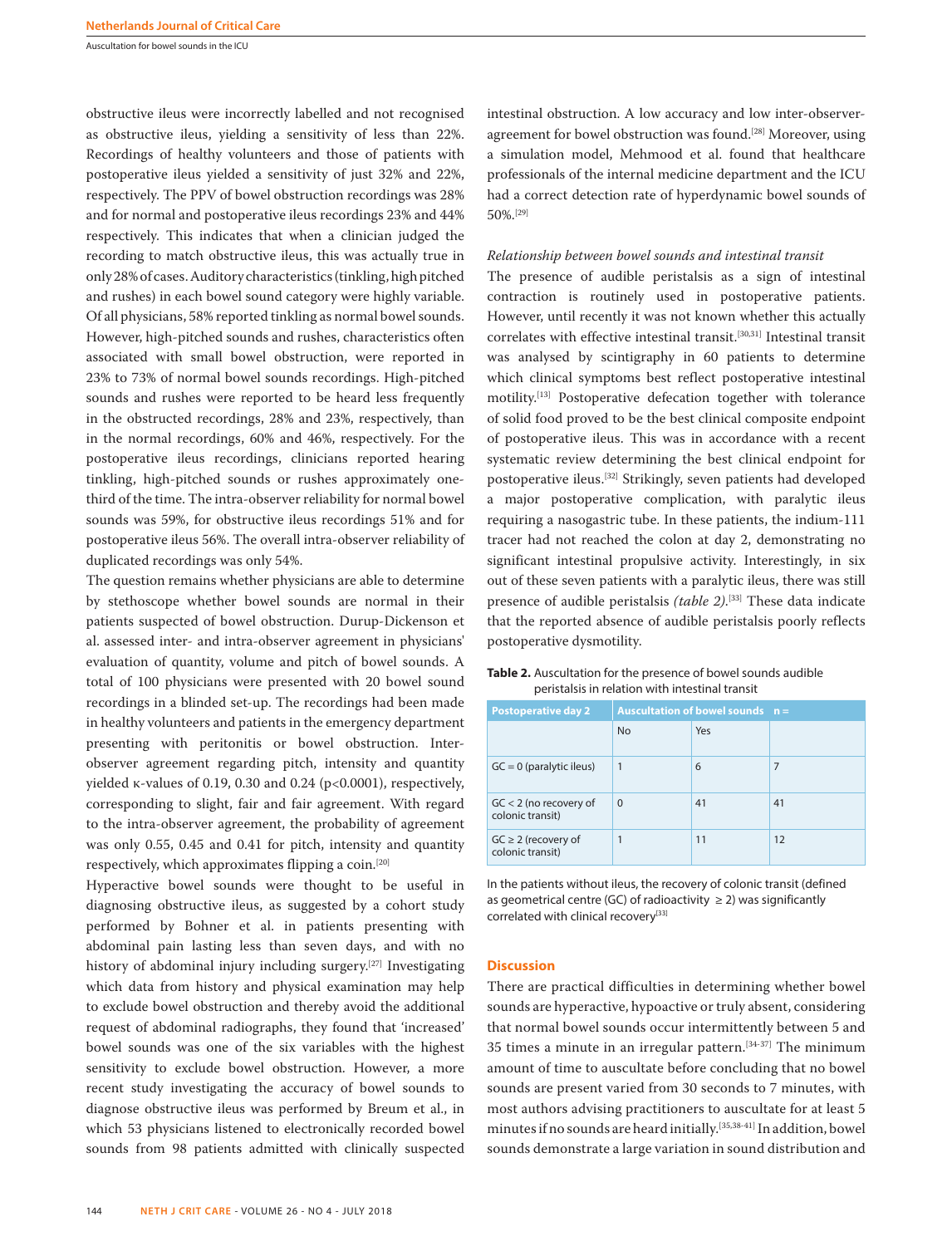intensity in healthy subjects. Along with this, the terminology commonly used for normal and pathological bowel sounds is variable and the labelling of bowel sounds is often subjective. [17] Thereby, the diagnostic ability of bowel sounds to discern normal and pathological conditions is not well characterised, and aberrant bowel sounds may be of limited value for the diagnosis of small bowel obstruction.<sup>[42]</sup> Despite these issues, bowel sounds are claimed to help us develop our differential diagnosis.[16,35,36,39-41,43] However, for a diagnostic test to be of value, it not only has to be well interpretable and accurate but, most importantly, also reproducible.[23] In the study by Felder et al. the intra-observer reliability for normal bowel sounds, obstructive ileus recordings and postoperative ileus was low at 50-60%.[26] This makes it unlikely that the diagnostic value of auscultation increases with the addition of patient history and physical findings. Furthermore, several studies have reported no differences between junior and senior doctors, contradicting the assumption that the diagnostic value of auscultation may be further improved by increasing systematic training.[26,28]

Previous studies have demonstrated low to moderate interobserver agreement for bowel sounds assessment in various motility disorders.[19,20,22,25,28,44] Variation in the intensity of the volume and pitch of the sound further challenges the clinician trying to determine whether bowel sounds are overly loud or soft. A partial obstruction may provoke a hollow, very high-pitched tinkling sound as a result of liquid and gas accumulating under pressure in the dilated bowel.<sup>[41]</sup> However, there is no clear evidence that very high-pitched bowel sounds have clinical pertinence.<sup>[45]</sup>

Besides a lack of accuracy, there are specific conditions in the ICU that may further hamper the utility of auscultating bowel sounds in critical care. Contact precautions are part of the standard care in the ICU to prevent the spread of multidrug resistant bacteria from infected or colonised patients. These precautions include the use of disposable or patient-dedicated simple stethoscopes. As previously demonstrated by Mehmood et al., these low-end stethoscopes perform poorly, hampering reliable auscultation in the ICU. Physicians differ in how long they listen for bowel sounds, and they listen for a shorter time compared with nurses in the ICU. As a result, different conclusions about the presence of normal bowel sounds can be made within the same patient in the same department.<sup>[21,29]</sup> Had abdominal auscultation not been such a cheap commonly practised investigation, it would probably not have survived in clinical practice for more than 150 years, given the very limited documentation of its clinical value.[28,46] The practice of auscultation therefore appears to be more a reflection of tradition and anecdotal evidence, and begs the question whether it may be better to abandon this routine procedure in order to avoid delayed diagnosis or even misjudgement of patients with suspected bowel obstruction.<sup>[28]</sup> We are strong

supporters of the history and physical exam and advocate for the use of hands, ears, nose and eyes to interpret the patient's condition. However, intensivists must be progressive, embracing new modalities and letting go of less reliable methods. For example, the bedside ultrasound for the diagnosis of small bowel obstruction might be a more suitable alternative. In line with this, a recent systematic review of the diagnostic modalities used to identify bowel obstruction found ultrasound to be superior to all other modalities.<sup>[47]</sup> The lack of consensus, standardisation and evidence may encourage educators and physicians in the ICU to discuss the efficacy and utility of this manoeuvre during clinical training. Especially, in an era of expanding diagnostic possibilities,[48] the intensive care patient is more likely to benefit from abdominal imaging than auscultation if the suspicion of an ileus requiring operative intervention arises.[49]

For many years, the dogma was not to give patients any oral or enteral feeds unless bowel sounds were present. However, a number of studies have shown that ileus is not equated with intestinal failure and that bowel function and nutrientabsorbing capacity may be suppressed in patients with ileus, but are not absent.<sup>[50]</sup> Moreover, the sounds made by the bowel are evidence of contractility, not absorptive capacity or mucosal integrity. Thus, the intestine can still produce loud bowel sounds while its mucosa is eroded and denuded of villi.[51,52] In fact, the use of bowel sounds to drive any clinical decision has never been validated and nowadays guidelines support the use of early enteral nutrition, stating there is no need to wait for bowel sounds.<sup>[52,53]</sup> Moreover, the presence of bowel sounds poorly reflects postoperative dysmotility as bowel sounds are still audible in the majority of patients with a paralytic ileus. These findings are in line with a recently published prospective study in 124 adult patients undergoing major abdominal surgery. In this blinded observational study, Read et al. found no association between bowel sounds and flatus, bowel movement, or tolerance of oral intake.<sup>[54]</sup> This further underlines that clinical decisions in intensive care patients with ileus should not be based on auscultatory assessment of bowel sounds.[3,33,45]

## **Conclusion**

The low sensitivity and positive predictive value, together with a poor inter- and intra-observer agreement, demonstrate low accuracy of utilising bowel sounds for clinical decisionmaking. Thereby, the diagnostic utility of auscultation in differentiating normal from pathological bowel sounds in ICU patients is useless and should be abandoned.

## **Disclosures**

All authors declare no conflicts of interest. No funding or financial support was received.